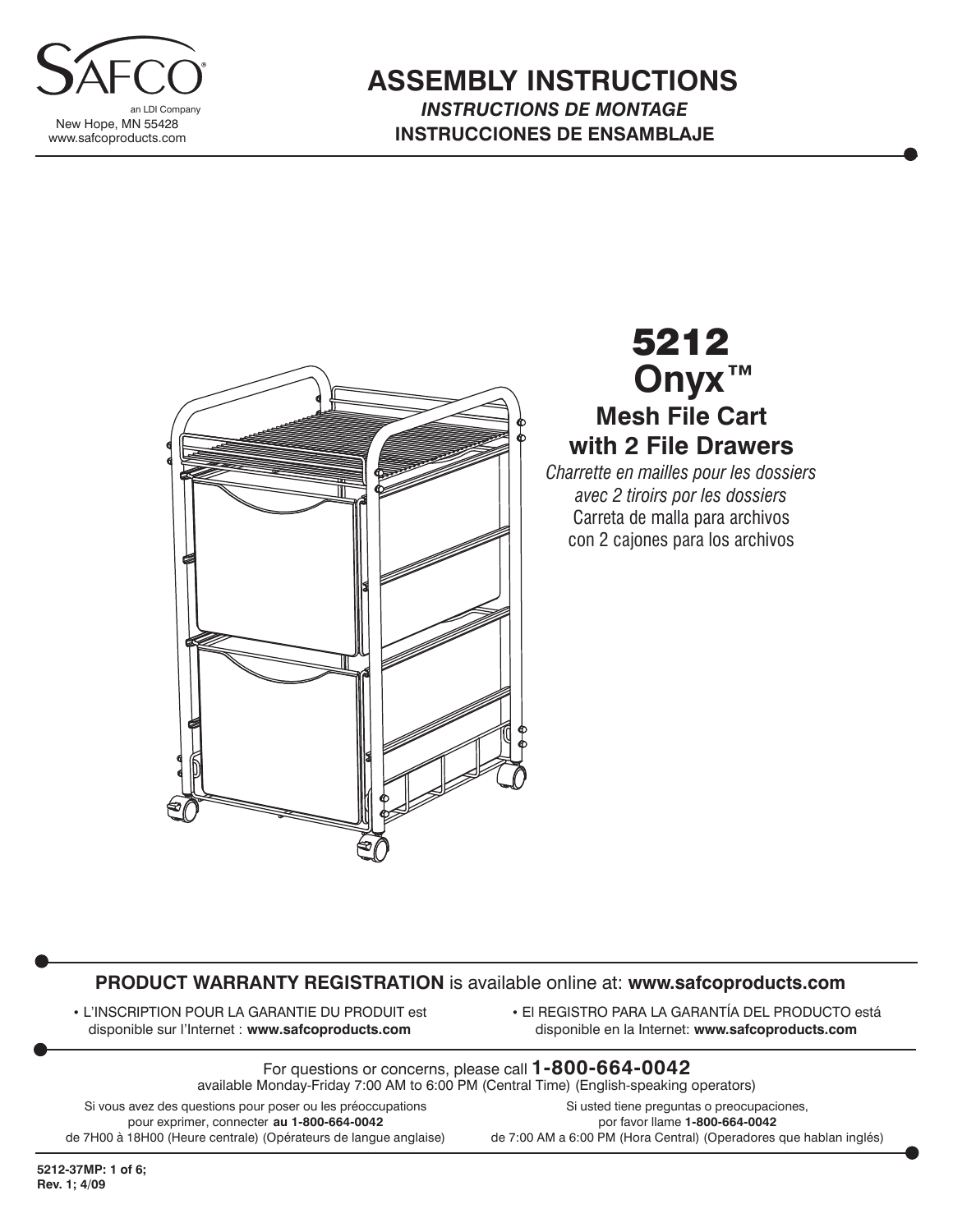# **TOOLS REQUIRED:**

Open-end or Adjustable Wrench

| <b>PARTS LIST</b> |                           |     |           |  |  |  |  |
|-------------------|---------------------------|-----|-----------|--|--|--|--|
| CODE              | <b>DESCRIPTION</b>        | QTY | PART NO.  |  |  |  |  |
|                   | <b>Frame</b>              | 2   | 5212-01BL |  |  |  |  |
|                   | <b>Upper Shelf</b>        |     | 5212-02BL |  |  |  |  |
|                   | <b>Lower Shelf</b>        |     | 5212-03BL |  |  |  |  |
|                   | <b>File Drawer Shell</b>  | 2   | 5211-01BL |  |  |  |  |
|                   | <b>File Drawer Bottom</b> | 2   | 5211-02BL |  |  |  |  |



## **OUTILS REQUIS :**

Clef a molette ou clef plate

| <b>LISTE DES PIÈCES</b>    |                             |            |             | <b>Paquet Matérial</b><br>5212-19BL |
|----------------------------|-----------------------------|------------|-------------|-------------------------------------|
| CODE                       | <b>DESCRIPTION</b>          | QUANTITÉ I | N° DE PIECE | Œ<br><b>Écrou borgne</b>            |
| $\mathcal{A}$              | <b>Châssis</b>              | 2          | 5212-01BL   | <b>Qte.: 16</b>                     |
| $\left( \mathsf{B}\right)$ | <b>Haut plateau</b>         |            | 5212-02BL   | 5212-28BL                           |
|                            | <b>Bas-plateau</b>          |            | 5212-03BL   |                                     |
|                            | Cadre du tiroir de dossiers | 2          | 5211-01BL   | <b>Paquet Matérial</b>              |
| Œ                          | Panneau inférieur du tiroir | 2          | 5211-02BL   | 5212-99BL                           |
|                            |                             |            |             |                                     |

### **HERRAMIENTAS REQUERIDAS:**

Llave de boca o llave inglesa

| <b>LISTA DE PIEZAS</b> |                             |               |              |  |  |  |  |
|------------------------|-----------------------------|---------------|--------------|--|--|--|--|
| <b>CODIGO</b>          | <b>DESCRIPCIÓN</b>          | CANTIDAD      | NO. DE PIEZA |  |  |  |  |
|                        | <b>Marco</b>                | 2             | 5212-01BL    |  |  |  |  |
|                        | <b>Estante superior</b>     |               | 5212-02BL    |  |  |  |  |
|                        | <b>Estante inferior</b>     |               | 5212-03BL    |  |  |  |  |
|                        | Marco del cajón de archivos | $\mathcal{P}$ | 5211-01BL    |  |  |  |  |
|                        | Panel inferior del cajón    | 2             | 5211-02BL    |  |  |  |  |

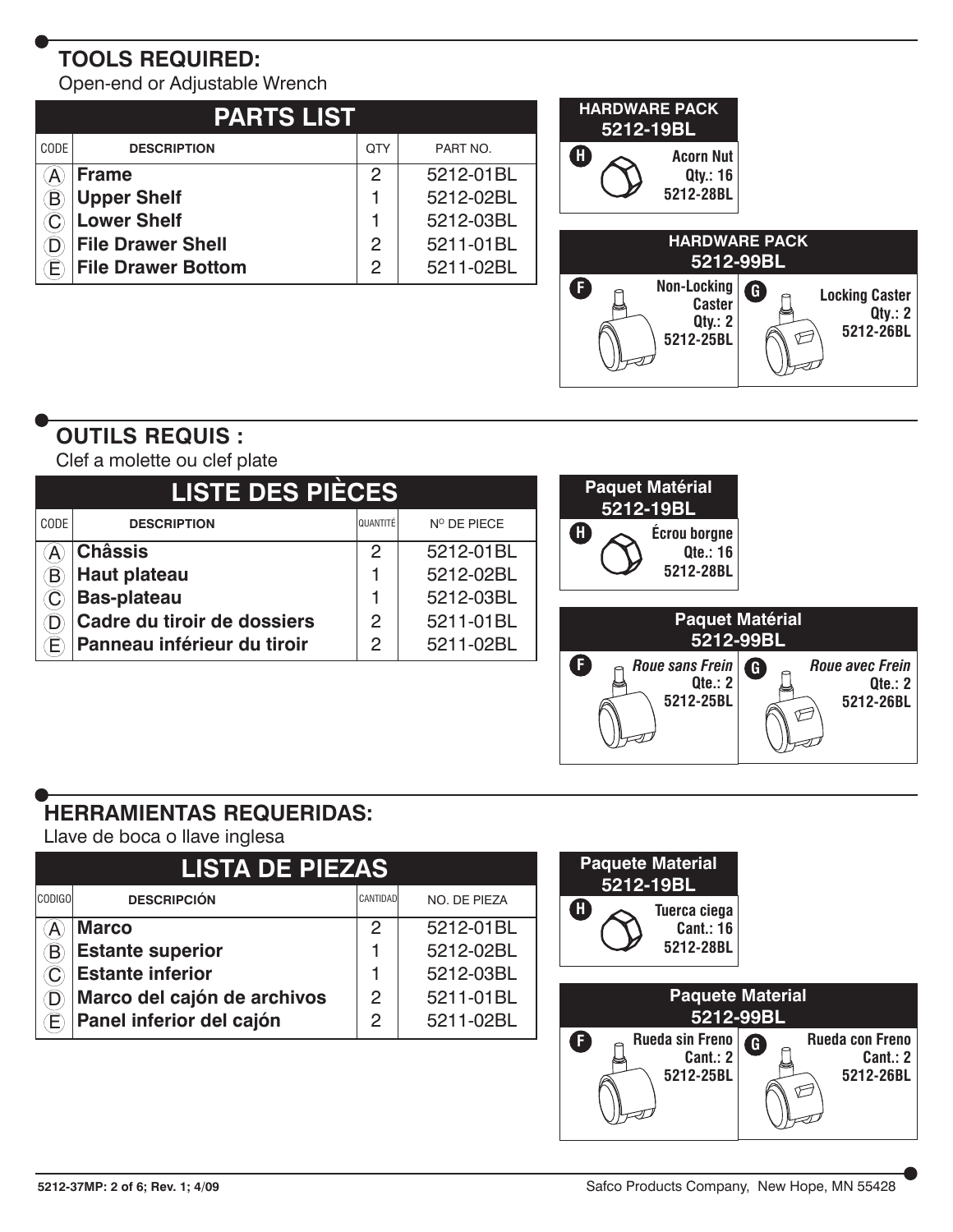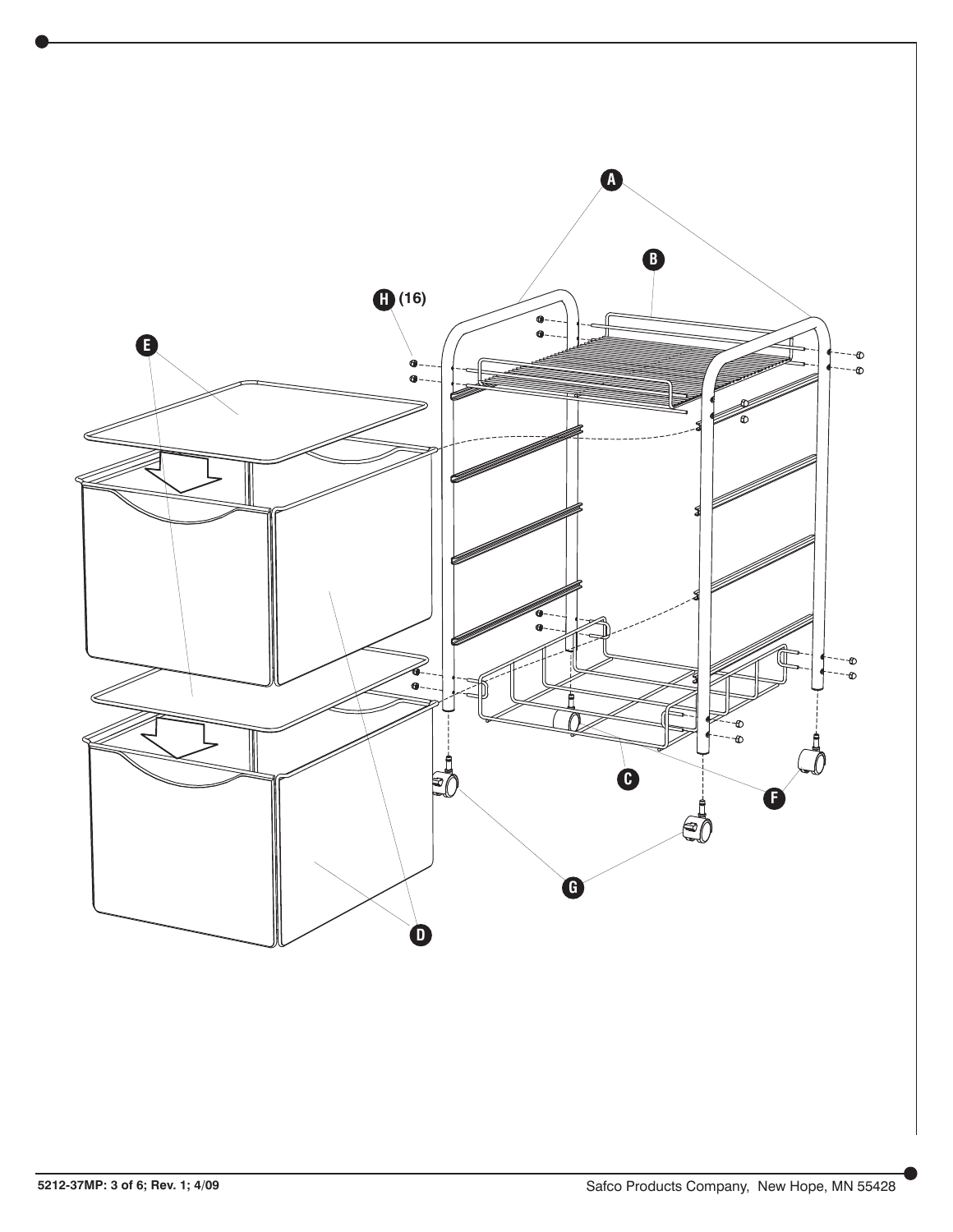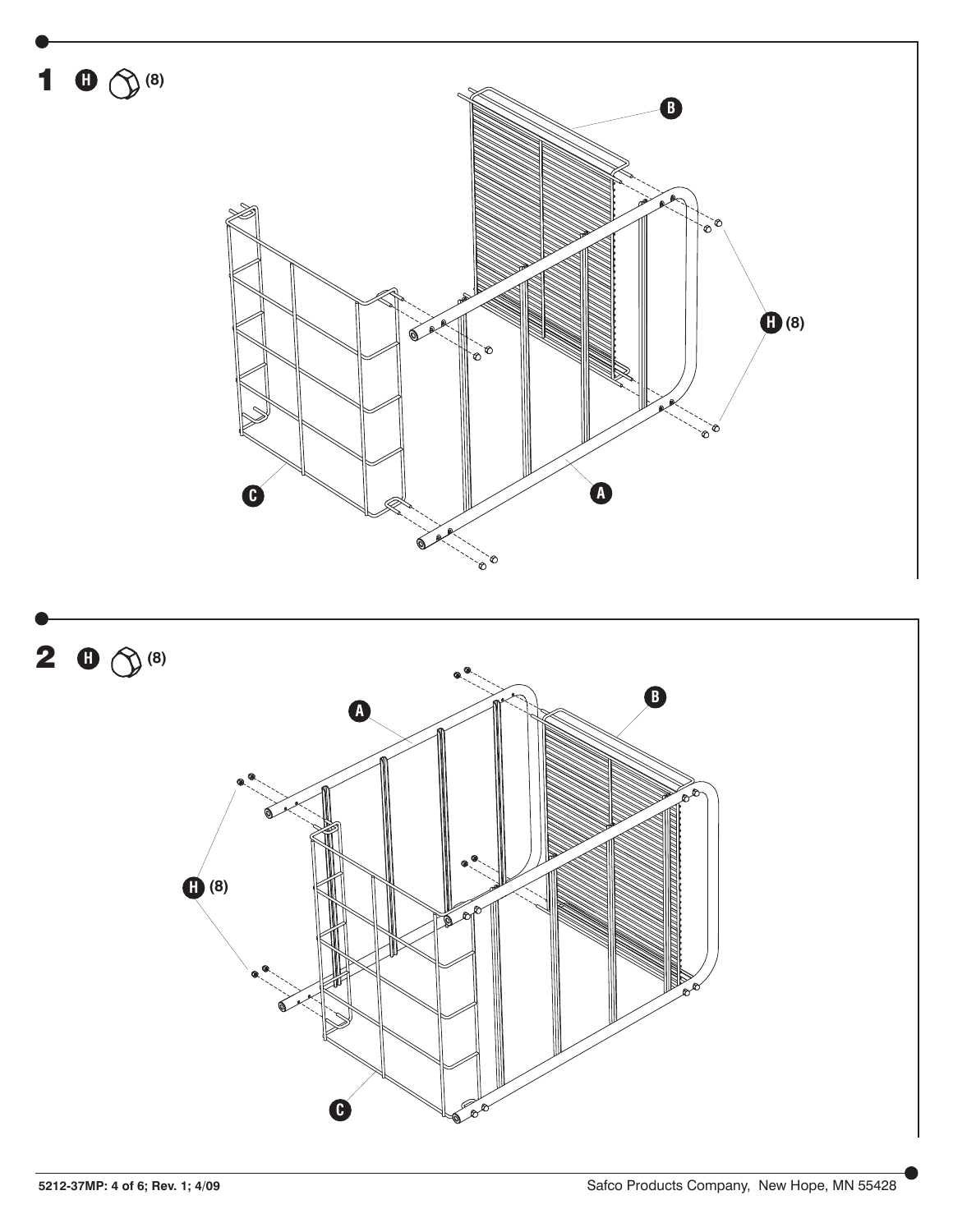